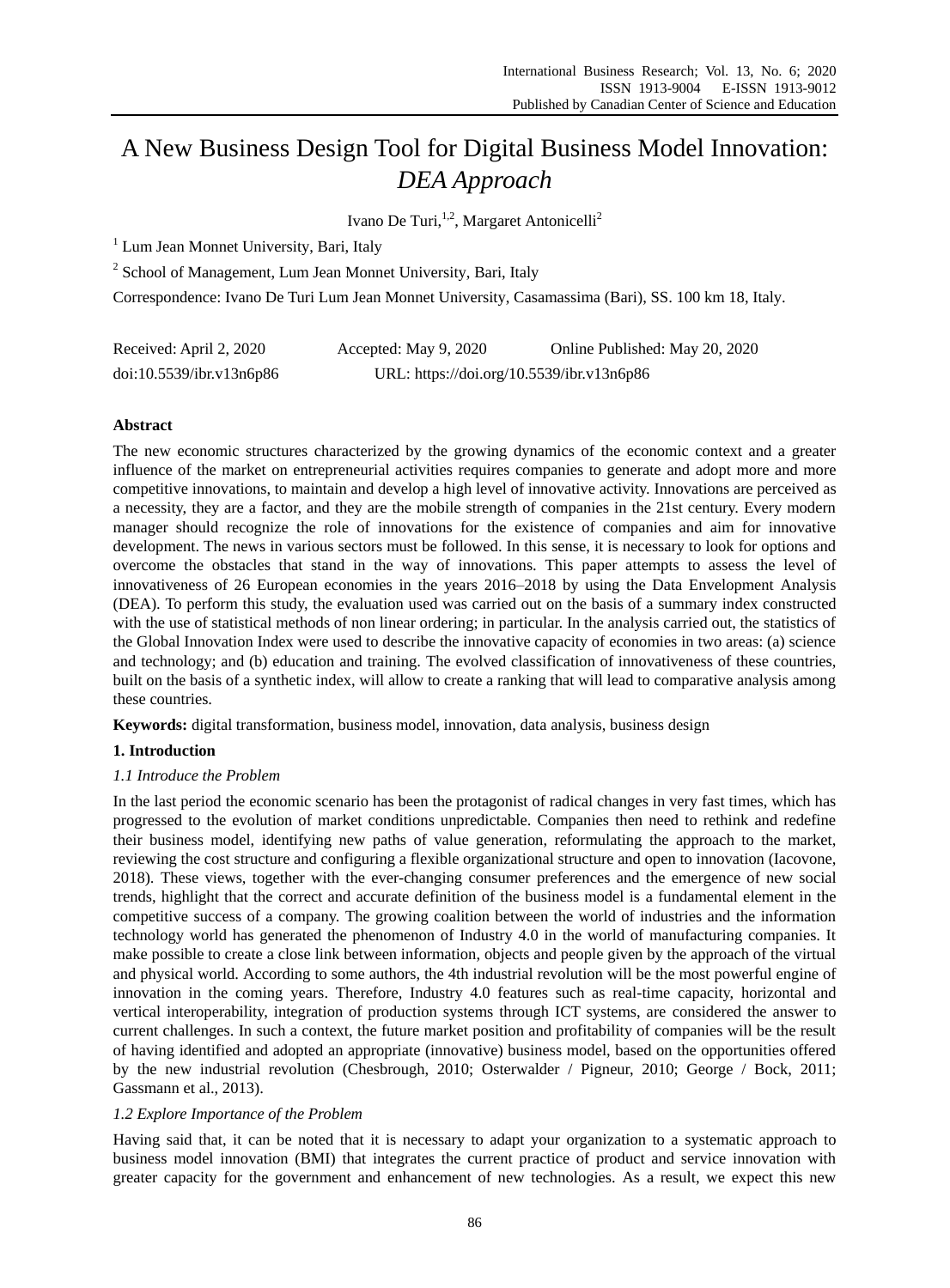approach to innovation to lead to new and dynamic value chain configurations, which will facilitate greater efficiency of resources and equipment and thus cost reductions, driven, for example, by the opportunity for flexible and dynamic reconfiguration of production capacity, a shorter time-to-market, higher scalability, lower waste rates or preventative maintenance. It's clear that the business models suitable for managing industry 4.0 processes have been put in place by focusing on customers, on creating value for customers, and on the data generated through new technologies. From the analysis of data relating to transactions with customers, the offers can be modeled on the basis of the specific needs of the customer or of an entire segment during the entire product life cycle. Use value chain data, processes become more flexible and more easily integrable with automation modules, allow companies to improve their resources and structures for creating value. IoT platforms will facilitate the creation of a greater number of data and services that can be used for create value from the collaboration. For companies operating in manufacturing supply chains, in particular, new IT facilities and in particular the ability to access information throughout the value chain and perform consolidated control offer new opportunities. Production can become more flexible with shorter cycle times and optimized networks with strategic options for new value propositions (e.g. Production on demand) and factor optimization. Companies must therefore be prepared to face the new scenarios in order to remain competitive in terms of globalization and intensifying competitiveness, based on the volatility of market demands, shortened innovation and the life cycles of products with increasing complexity in the processes. In this way, the fast digitization of the business world is breaking down traditional industry barriers, and many academics and professionals stress the need to reformulate the established business models. However, recent research focuses mainly on technological development and less on new business models that are emerging through the integration of technological innovations. This new industrial paradigm is transforming the current ways of creating value, as it involves changes in technical and product developments. These, in turn, have led to a wide organization of the consequences and opportunities, which provide more cooperative environments, improved customer relationships, and new product and service offerings. As a result, new and suitable business models are required. In addition, discussion and initiatives promoting the digital transformation of factories are on the rise among researchers, industries and policy makers around the world. In response to the growing interest in the topic and the need to deepen its understanding of its impact in Business Model Innovation, the literature was ready to address the problem with the following objectives: to have a clear vision of how Industry 4.0 affects business models and identify business and model innovations that result as a result. In Industry 4.0, a raw material plays a key role. But, unlike iron, pvc and other raw materials, this component is invisible. It is the intangible flows of industry-related data. With the correct means, firms can use this component to great advantage, as it gives them a way to continuously improve their processes. In addition, this data is the basis for new business models, making them the real revolution in the connected industry. At present, industry 4.0's focus is often on hardware.

This includes smartphones, tablets, fast computers, large memory, sensors, RFID technology and wireless connections. All these things make it possible to connect machines within factories and beyond national borders. However, these are issues that are not fully known to a large audience and not always technical. In fact, when we talk about Industry 4.0 we generally refer to real changes that affect design, research and development, production, with significant consequences on the flows associated with them. These changes are the source of new market pressures, but also from entrepreneurial insights. It is necessary to realize that more and more current will be the topics such as big-data and data analytics, digitalization, cloud computing, augmented reality, just to name a few, in terms of information management for value creation. On these assumptions, the need is based on understanding how much this metamorphosis, which is already in place, can impact internal processes and supply chain.

#### *1.3 Describe Relevant Scholarship*

Innovation is a broad term and has multiple meanings in academic research. Synthesizing the various variations, this can be summarized as "doing things differently". The business model concept meets the research area of innovation in two ways:

- 1. Acts as a facilitator for companies in order to market innovative ideas;
- 2. New forms of innovation are complemented by business models by combining traditional functions such as processes, products and organizational innovation with new themes of cooperation and collaboration.

The business model unlocks the potential of technological innovations within the company. Chesbrough has carried out a famous study that provides the comparison between successful and non-successful technological spin-offs. The study found that successful spin-offs are more likely when at the base, they have an effective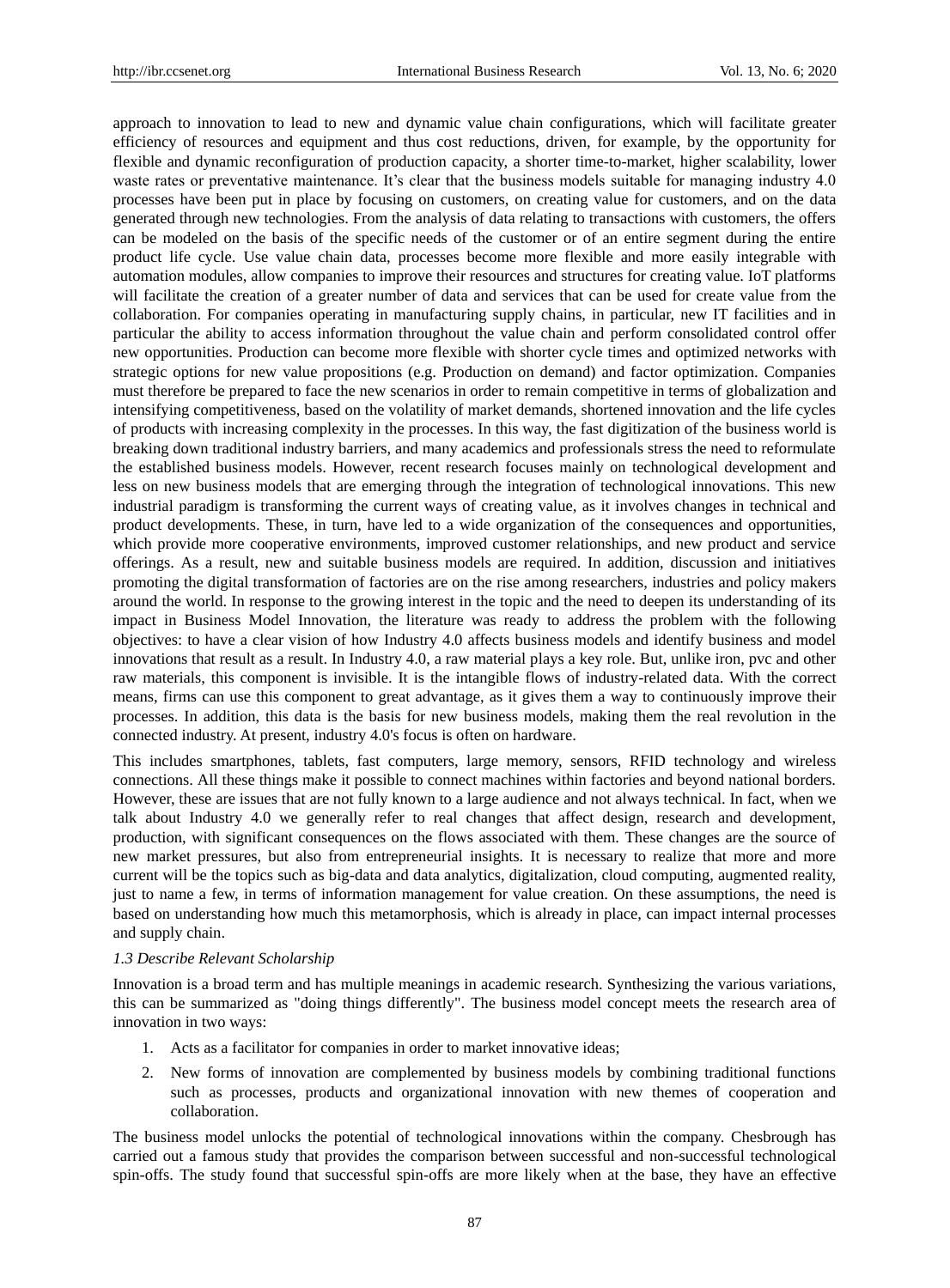business model than failed spin-offs that did not have a clear business model-defined strategy (H. Chesbrough, 2002). Innovation itself can also shape the business model: technological innovation triggers operational and commercial changes, which in turn change an organization's business model (Calia, Guerrini, & Moura, 2007). Processes, products and organizational innovation with new themes of collaboration and collaboration. Innovation is also seen as the main driver of a change in the business model of an entire industry: for major industry changes, such as the movement of the fossil fuel economy to the clean economy, the business model should take into account technological innovations for the entire industry (Mark W Johnson & Suskewicz, 2009). Innovation is important but not a guarantee of success (Doganova & Eyquem-Renault, 2009), as it alone cannot create value in itself (H. Chesbrough, 2007; H. W. Chesbrough, 2007). Therefore, a business model must be designed solely to exploit the full commercial potential of an innovation and not an innovation as such. One aspect of the literature on the founding of the business model of extreme interest for the purpose of an overall analysis of the phenomenon is why companies continuously innovate their business models and the parts that make up it. Analyzing the impact of external factors on changing business models, De Reuver, Bouwman and Macinnes concluded that regulation and political/social forces had a lesser impact on the transformation of business models, while digital technologies played a predominant role as drivers of change (de Reuver, Bouwman, & Maclnnes, 2009). One aspect of the literature on the founding of the business model of extreme interest for the purpose of an overall analysis of the phenomenon is why companies continuously innovate their business models and the parts that make up it. Analyzing the impact of external factors on changing business models, De Reuver, Bouwman and Maclnnes concluded that regulation and political/social forces had a lesser impact on the transformation of business models, while digital technologies played a predominant role as drivers of change (de Reuver, Bouwman, & Maclnnes, 2009).

#### *1.4 State Hypotheses and Their Correspondence to Research Design*

In this paper we analyze firm's efficiency in European countries using the Data Envelopment Analysis (DEA), a methodology for analyzing the relative efficiency and managerial performance of productive (or response) units, having the same multiple inputs and multiple outputs. It allows us to compare relative efficiency of firms by determining the efficient firms which span the frontier. The most important advantage of DEA over traditional econometric frontier studies is that it is a non-parametric, deterministic method and, therefore, does not require a priori assumptions about the analytical form of the production function. Therefore, the probability of misspecification of the production technology is zero. The disadvantage is that, being a non-parametric method, it is more sensitive to possible mismeasurement problems (Jemric, Vujcic, 2002).

#### **2. The Evolutionary Steps of Business Modeling**

One often wonders how small startups can become dangerous for large multinational giants and how they manage to attack markets that until a decade ago seemed untouchable. The success of these companies is certainly not attributable to an improvement in the product system. Success, on the other hand, must be sought in the ability to rethink and innovate the logic with which the company creates and offers value to its customers. Simply put, those who have managed to innovate their company's business model win the market. Innovating your business model means understanding and rethinking the company at the highest level, as if you could climb a ladder and observe all the processes (production, distribution, commercial and so on) as a whole and in their synergies.

#### *2.1 The Business Model Canvas*

A tool that can pursue this innovation is the Business Model Canvas. The Business Model Canvas (BMC) is a strategic business design tool that uses visual language to create and develop innovative, high-value business models. The BMC allows you to represent visually how a company creates, distributes, and capture value for its customers. The nine blocks that make up the BMC represent all the links in the supply chain that every single company must weave in order to "create, distribute and capture value for the customer". And precisely from the customer segments (Customer Segments) from which we will start our analysis. An organization serves one or more customer segments. Customers are at the heart of any business model that can define one or more customer segments large or small. Value proposition describes the package of products and services that create value for a specific customer segment. Value Proposition is the reason customers turn to one company over another. Each Value Proposition consists of a selected set of products and/or services that meet the requirements of a specific customer. In this sense, the value proposition is a package of products or services that a company offers to customers. The value proposition reaches customers through appropriate communication, distribution and sales channels. Identifying these channels describes how a company communicates and reaches its customer segments to provide a value proposition. Customer Relationships are established and maintained with each customer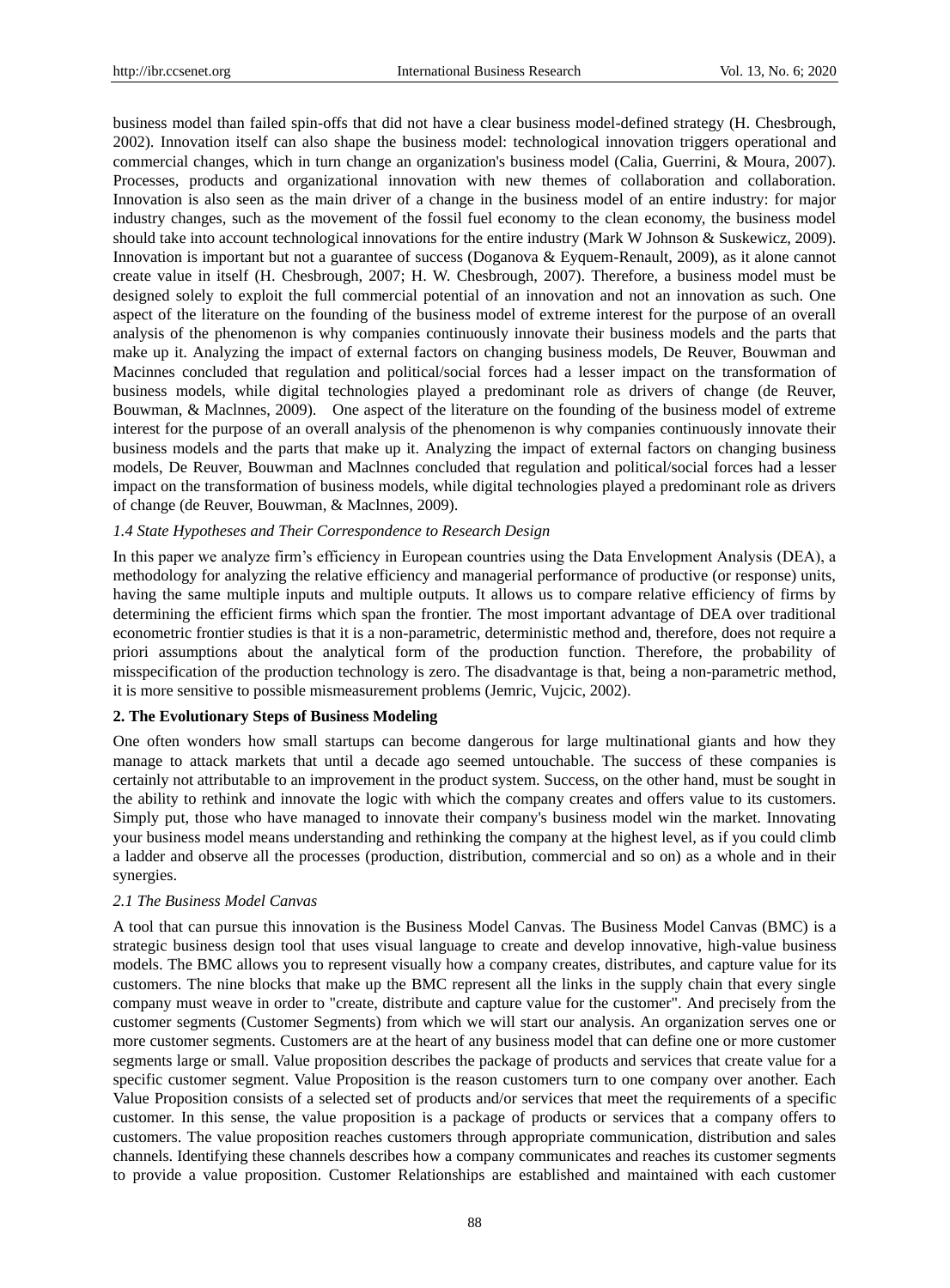segment. This customer channel describes the types of relationships that a company establishes with specific customer segments. A company should clarify the type of relationship it wants to establish with each customer segment. Revenue Streams, on the other hand, derive from successful value proxies offered to customers. Blocking revenue streams represents the money that a company generates from each customer segment. In addition, key resources are critical to the pursuit of the objective competitive advantage, which are the necessary resources that provide the elements described above. They are important for running a business model. These resources enable a business to create and oppose a value proposition, reach markets, maintain relationships with customer segments, and earn revenue. The Key activities building block describes some of the most important elements a company needs to do to make its business model work. Key tasks are the most important actions a company must take to operate successfully. The Key Partnership section describes the network of vendors and partners that allows the carrying out of business activities efficiently. Firms make collaborative choices for various reasons and partnerships increasingly represent a central element of all business models. In addition, firms form alliances to share skills and resources that can reduce risks and consolidate competitive advantage. The cost structure describes all the costs incurred to manage a business model. This building block describes the most important costs incurred during operation in a particular business model. The innovation of the nine business model blocks forms the basis for a useful tool, which we call the Business Canvas model. This tool resembles the canvas of a painter, preformed with the nine blocks, which allows you to paint images of new or existing business models. But the canvas business model is just one of the tools used in business design. The great potential of this tool comes from the possibility of being used as a basis for the development of custom "tele" for different types of utilities and peculiarities (Osterwalder, Pigneur, 2010).

#### *2.2 The Business Design*

This section describes a number of design world techniques and tools that can help you design better and more innovative business models. The activity of a designer implies an incessant investigation in the best way to generate for something new, discover the unknown or obtain the appropriate design. The job of a designer is to broaden the boundaries of the way of thinking, create new alternatives and, ultimately, create value for users. This need for an ability to think about "what does not exist". We believe that the resources and attitude of the design profession are the prerequisites for success in generating the business model. Businessmen have to deal with design every day without knowing it. By defining a strategy, structuring the organizational apparatus or simply writing a project. We design organizations, strategies, business models, processes and projects. To do this, we need to consider a complex network of factors, such as competitors, technology, the legal environment and more. Increasingly, we must do so in the unknown and unexplored territory. That's exactly what design is about. What business people lack is designing tools that complement their entrepreneurial skills. The following pages illustrate six business model design techniques: Customer Insights, Ideation, Visual Thinking, Prototyping, Storytelling, and Scenarios. Firms invest heavily in market research, but often end up not taking the customer's point of view into consideration when designing products, services and business models. The good design of the business model prevents that this happens. What is observed in the business model through the eyes of customers is a criterion that can lead to the discovery of completely new opportunities. This does not mean that customer thinking is the main source of an innovative idea, but it is very important to take it into account. Successful innovation requires an in-depth analysis of customer needs, including the environment, habits, pains and ambitions.

#### *2.3 The Design Thinking*

Another methodology for solving complex problems with which creative attitudes are combined with analytical skills is Design Thinking (DT). The DT promotes a design process which, although with different variations, has five fundamental phases.The first step is to identify the problem and therefore the goal. The second in identifying the context, defining key data and actors. The third in the analysis and search for opportunities. The fourth in the conception, prototyping, testing and validation and the last in the realization of the product / service. The various steps involve generating many ideas (including selecting the best ones) in brainstorming sessions (which can involve, in addition to the designers, customers and other people of the company) with the focus on "human" needs. The process is not linear but recursive: any return to the previous steps is expected based on the results of the prototyping and testing phases. It is essential to understand that the five phases need not be sequential. It's not necessary to follow a specific order and they can occur in parallel and / or be repeated several times. This simply means that the design team constantly uses the results to restructure, interrogate and implement initial assumptions and results.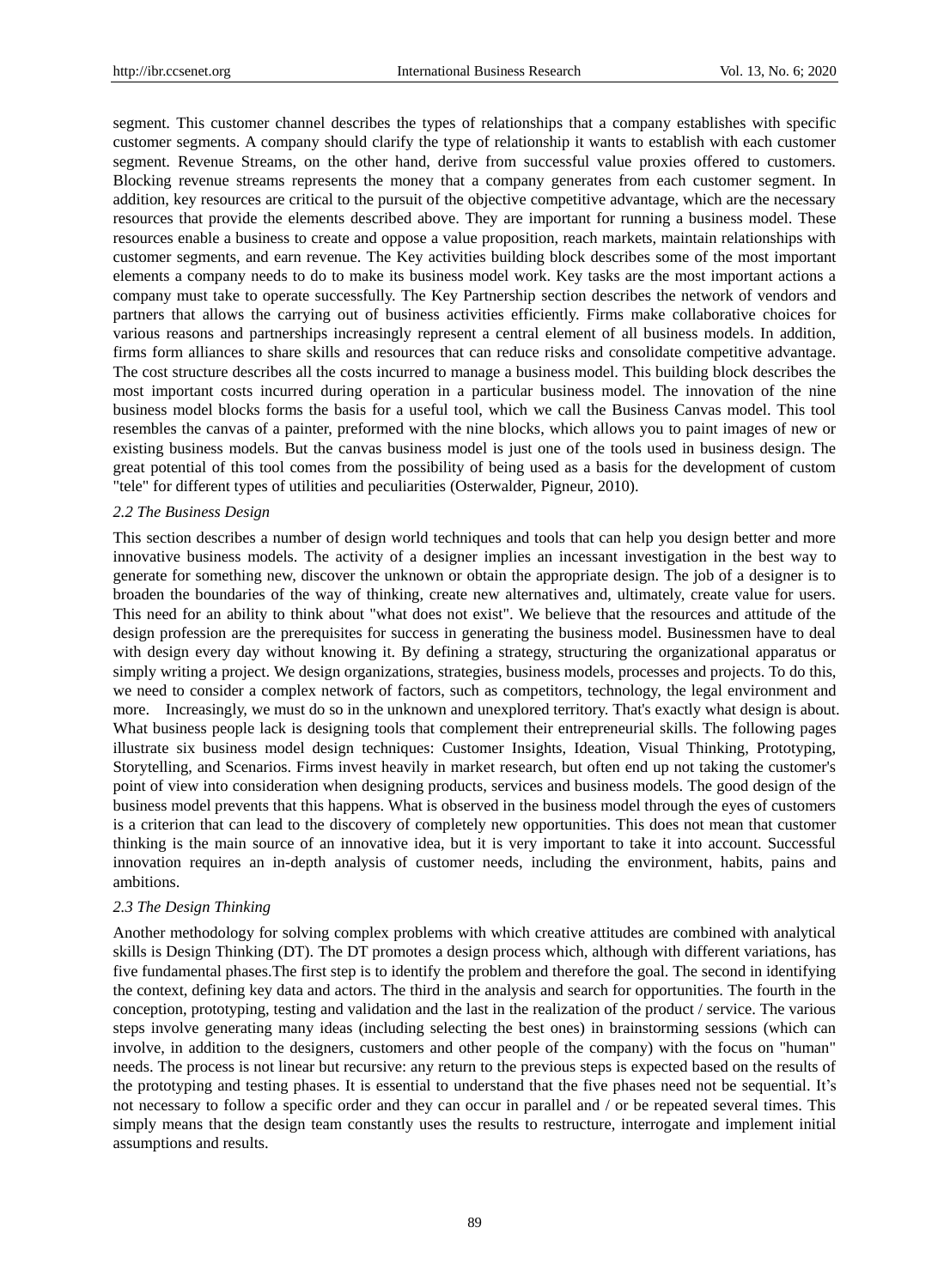#### **3. Creating a SD4.0 Canvas**

This methodology developed by the Stanford Institute of Design is extremely useful for the identification and development of new business models based on resources, activities and objectives. By combining the method of Design Thinking with the tools of the Business model canvas, it was possible to create a dedicated canvas able to collect the contributions of the actors participating in the SD4.0 focus groups (companies, institutional actors in the area, experts) for the design and pilot implementation. Specifically, the canvas that was developed by the Lum Enterprise team incorporates all the building blocks necessary to collect emerging reflections both in the brainstorming phase and in the phase of consolidation and integration of the contributions. The defined structure sees in the upper part the identification of the problem (called case study) and the objectives that are to be pursued through it, the intermediate part develops from left to right starting from the identification of the starting context (process as-is) and then declining key activities and resources  $\&$  skills. The opportunities deriving from existing and / or developable tools for the expected results of the operation are also mapped. In the last part of the canvas, the cost structure (as-is and destined for the project) and the revenue perspectives intended in a broader sense with the term benefits are included, specularly to the BMC. It is reported below the Canvas SD4.0.



The compilation order is from top to bottom, and from left to right. In detail, the individual building blocks of the Canvas SD4.0 aim to weave the main parts of the process in order to identify their main characteristics. In detail: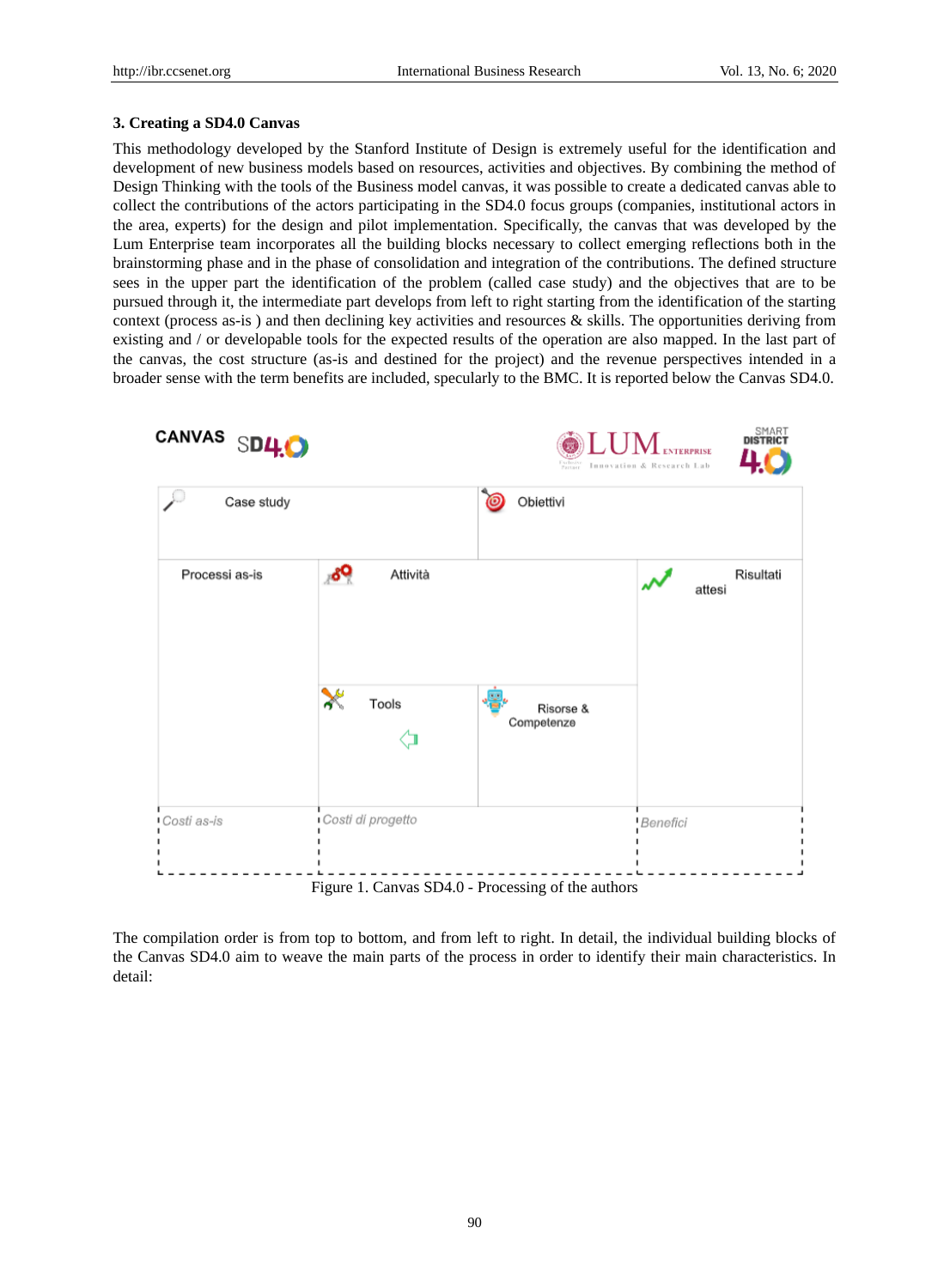| <b>Block title</b>       | <b>Description</b>                                                                                                                                                                                                                                                                                                                                                                  |
|--------------------------|-------------------------------------------------------------------------------------------------------------------------------------------------------------------------------------------------------------------------------------------------------------------------------------------------------------------------------------------------------------------------------------|
| Case study               | This section describes the problem or process that you want to analyze and<br>implement within the design (e.g. traceability of the production process with<br>blockchain, preparation of a predictive maintenance system, )                                                                                                                                                        |
| Goals                    | The "objectives" building block must contain the prospects for improvement<br>planned and articulated according to the entrepreneur's expectations (e.g. increasing<br>the levels of data security, overcoming privacy problems, servicing, ).                                                                                                                                      |
| As-is processes          | This block is essential to frame the state of the art of the problem / process being<br>analyzed at the beginning of the design of a new solution with a focus on the<br>characteristics of the processes that will be subject to revision and implementation<br>(e.g. management program not integrated with logistics, corrective maintenance<br>system without data analysis, ). |
| Activities               | By tools we mean all the tools useful to prepare the environment and context for the<br>implementation of new processes (e.g. business intelligence tools, IoT sensors, data<br>analysis tools, )                                                                                                                                                                                   |
| <b>Tools</b>             | By tools we mean all the tools useful to prepare the environment and context for the<br>implementation of new processes (e.g. business intelligence tools, IoT sensors, data<br>analysis tools, )                                                                                                                                                                                   |
| Resources & Competencies | In this block it is appropriate to insert the necessary skills and / or the key resources<br>necessary to use and enhance the role of the tools in the context of the new<br>processes installed in order to pursue the expected results (e.g. data scientist,<br>domain expert, data analyst, )                                                                                    |
| <b>Expected results</b>  | The expected results must be clearly described in prospective terms and in relation<br>to the objectives set. In detail, the outputs expected from the new process must be<br>highlighted (ex. Alert relating to the malfunction of the machinery, advanced<br>inventory management, automatic warehouse restock, )                                                                 |
| As-is costs              | In this section, only the costs relating to the "as-is processes" block, or all the costs<br>that were incurred for carrying out the production phase or the process being<br>analyzed and implemented, will be included.                                                                                                                                                           |
| Project costs            | In this block the costs to be incurred for the development of the project will be<br>defined and in detail the sum of the costs relating to the contents of the sections:<br>activities, tools and resources & skills.                                                                                                                                                              |
| Revenues                 | Finally, the benefits deriving from the adoption of the new model will be identified<br>in the benefits box. These advantages may be expressed both in monetary terms and<br>in terms of efficiency of the processes in relation to the time and / or quality of the<br>data collected in terms of accuracy of the analyzes that will derive from it.                               |

#### Table 1. Description of the Canvas SD4.0 building blocks

*Note*. The use of the Canvas SD4.0 will be ideal in work tables (focus groups, brainstorming lab, ....) where it will be necessary to deal with issues of digital innovation and digital transformation of simple or complex business processes and procedures. The interface created is easy to understand and intuitive to use even for participants with non-digital skills.

# **4. Methodology**

The Data Envelopment Analysis (DEA) is a mathematical programming model applied to observational data that provides as a new way of obtaining empirical estimates of relations - such as the production function and/or efficient production possibility surfaces - that are cornerstones of modern economics (Charnes, Cooper, Rhodes, 1978). Scientific studies identify two different DEA methodologies to assess efficiency frontier: stochastic analysis and the deterministic analysis. In the context of deterministic frontiers DEA is by far the most used technique. This statistical method, based on extreme observations, provides a different approach to regression analysis beacuse is a non-parametric, deterministic methodology for determining the relatively efficient production frontier, based on the empirical data on chosen inputs and outputs of a number of entities, called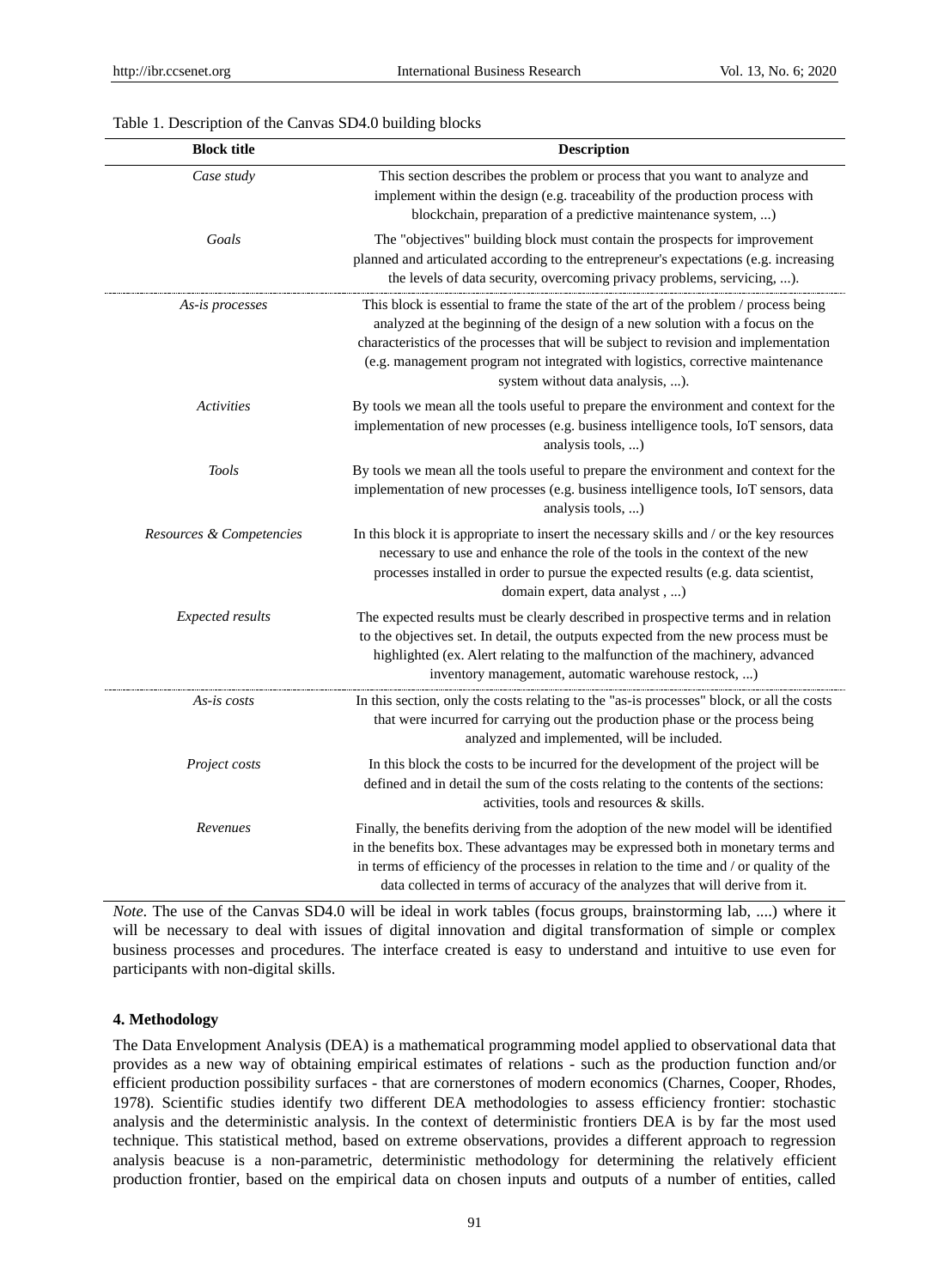Decision Making Units (DMUs): a [group](https://dictionary.cambridge.org/it/dizionario/inglese/group) of [people](https://dictionary.cambridge.org/it/dizionario/inglese/people) in a [company](https://dictionary.cambridge.org/it/dizionario/inglese/company) or other [organization](https://dictionary.cambridge.org/it/dizionario/inglese/organization) who are [responsible](https://dictionary.cambridge.org/it/dizionario/inglese/responsible) for making [important](https://dictionary.cambridge.org/it/dizionario/inglese/important) [decisions,](https://dictionary.cambridge.org/it/dizionario/inglese/decision) [especially](https://dictionary.cambridge.org/it/dizionario/inglese/especially) [decisions](https://dictionary.cambridge.org/it/dizionario/inglese/decision) about whether to [buy](https://dictionary.cambridge.org/it/dizionario/inglese/buy) something. Based on available data, DEA identifies reference points (relatively efficient DMUs) that define the efficient frontier and evaluate the inefficiency of other, interior points (relatively inefficient DMUs) that are below that frontier. The main advantage of DEA is that it does not require a priori assumption about the analytical form of the production function. Instead, it constructs the best practice production function solely on basis of observed data and therefore it is not possible to misspecify the production technology. The main disadvantage of DEA is that the frontier is sensitive to extreme observations and measurement errors since the basic assumption is that random errors do not exist and that all deviations from the frontier indicate inefficiency. In the regression approach a single estimated regression equation is assumed to apply to each observation vector. DEA analyzes each vector (DMU) separately, producing individual efficiency measures relative to the entire set under evaluation. There are numerous DEA models. We use the two most frequently those used: the input-oriented approach, the output-oriented approach, the CCR model (after Charnes, Cooper, Rhodes, 1978) and the BCC model (after Banker, Charnes and Cooper, 1984). In this study it was decided to use the input oriented model which estimates the efficiency level of the individual DMUs in terms of reduction in inputs with the same output.

An economyc unit can be technically inefficiencies not only if it wastes input during the production (input orientation), but even if, given the inputs, it does not maximize the output (output oriented).

With the DEA methodology, the efficiency of an operating unit is measured with reference to a "non-paramentric" production function using appropriate Linear Programming techniques. Given a production function that, for a given technology, transforms an input vector into an output vector, an input-output vector is technically efficient only and only if it is possible to increase the output obtained (or decrease the input used) , only by reducing another output (or increasing another input).

Each DMU consumes a different amount of input m and produces a different amount of output: DMUj consumes  $x_{ij}$  input quantity (j = 1, ..., m) to produce  $y_{jr}$  output quantity (j = 1, ..., s) with  $x_{ij} \ge 0$ ,  $y_{ri} \ge 0$ . In this way, the determination of the efficiency of each single DMU requires the identification of the corresponding virtual DMU (DMU<sub>i</sub> \*) on the efficient frontier. Inputs and outputs of each DMU<sub>i</sub> \* can be expressed as a linear combination of the inputs and outputs of the other DMUs observed in the sample:

**x**<sub>ji</sub>=**j**=1n  $\lambda_i$  **x**<sub>ji</sub> with i = 1....., m  $y_{j}$ **r**=**j**=1n  $\lambda_i$   $y_{j}$ **r** with i = 1....., s

#### *4.1 Specification of the Data*

This paper attempts to assess the level of innovativeness of 26 European economies in the years 2016–2018. As the statistical basis for the input and output data, both the average of the operating revenues and the average of the employees for each country and the data of the survey on the global innovation index are used. An input oriented approach will be used in this study. In detail, the variables used are:

- *global innovation index* (GII): expressed by a composite indicators, aims to capture the multi-dimensional facets of innovation and provide the tools that can assist in tailoring policies to promote long-term output growth, improved productivity, and job growth. Five input pillars capture elements of the national economy that enable innovative activities: (1) Institutions, (2) Human capital and research, (3) Infrastructure, (4) Market sophistication, and (5) Business sophistication. Two output pillars capture actual evidence of innovation outputs: (6) Knowledge and technology outputs and (7) Creative outputs. (Source: www.globalinnovationindex.org);
- *revenue*: expressed in terms of the average amount of sales by country calculated for each year (Source: Amadeus);
- *employees*: expressed in terms of firms' average number of employees, has been calculated for each country and year (Source: Amadeus).

For each  $(j_{th})$  Decision Making Unit (i.e. for each country ) the input data ( $x$ ) are:

- *Input 1 -global innovation index and operating revenue*
- *Input 2 -global innovation index and employees*

# **5. Results**

For the purposes of the DEA, the most efficient DMUs (which from now on we will call economies or countries) are identified as having the lowest values. The efficiency measure of each DMU is represented by the ratio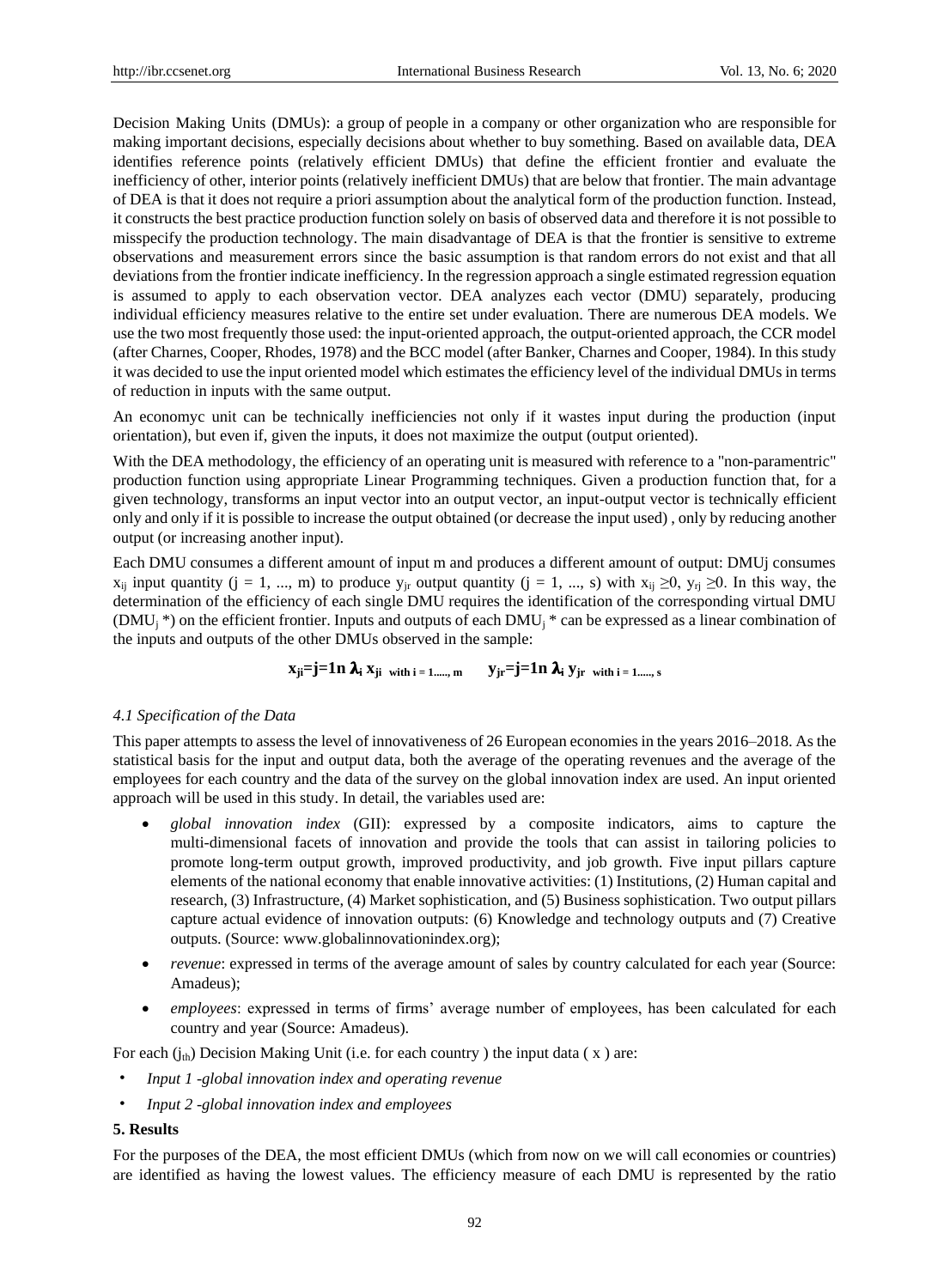between the minimum input necessary to obtain a precise output and the one actually used: it is a proportional reduction factor to be applied to all inputs to obtain, for the same output, a production process efficient (Farrell oriented index). Sweden is leading in 2016 the rankings, moving the United Kingdom high. Finland, Ireland, Denmark and the Netherlands follow.



Figure 2. DEA model, input oriented, European country, 2016

Germany follows these economies together with Luxembourg. Eastern European countries rank, as outliers, in the last places, positioning themselves in the upper quadrants of the model.

| Country        | GII/Revenue | GII/Employees |
|----------------|-------------|---------------|
| Austria        | 0,001094475 | 0,438196761   |
| Belgium        | 0,000933421 | 0,531391347   |
| Bulgaria       | 0,022105188 | 0,588633283   |
| Croatia        | 0,009815201 | 0,54439154    |
| Czechia        | 0,005563576 | 0,58248744    |
| Denmark        | 0,000593009 | 0,380271876   |
| Estonia        | 0,00879288  | 1,006581235   |
| Finland        | 0,00284476  | 0,473773742   |
| France         | 0,000984369 | 0,020807851   |
| Germany        | 0,000893797 | 0,371026007   |
| Greece         | 0,002665856 | 0,512701378   |
| Hungary        | 0,005231416 | 0,580225893   |
| Ireland        | 0,000581304 | 0,451335059   |
| Italy          | 0,003058016 | 0,641417535   |
| Latvia         | 0,00495277  | 0,620664482   |
| Lithuania      | 0,004673268 | 0,585638269   |
| Luxembourg     | 0,001911174 | 0,382917229   |
| Malta          | 0,003375365 | 0,644398274   |
| Netherlands    | 0,000226231 | 0,475257516   |
| Poland         | 0,002751529 | 0,230696534   |
| Portugal       | 0,004645187 | 0,675415623   |
| Romania        | 0,006074566 | 0,496677057   |
| Slovakia       | 0,004218837 | 0,584230465   |
| Spain          | 0,003061818 | 0,524210523   |
| Sweden         | 0,002128733 | 0,426506756   |
| United Kingdom | 0,000738811 | 0,294529944   |

Table 2. DEA input oriented indicator results, European country, 2016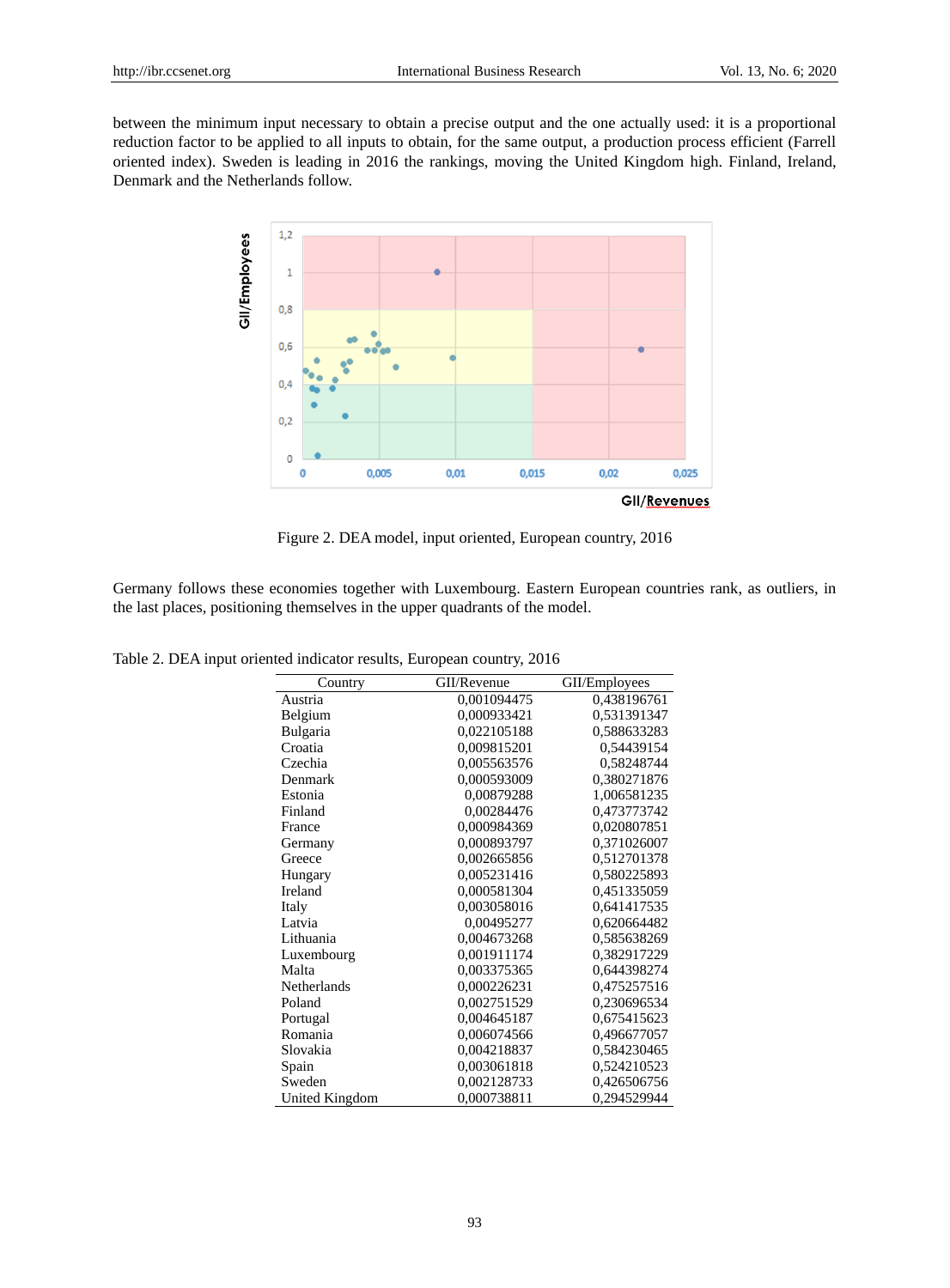In 2017, the GII remains relatively stable at the top. Netherlands leads the rankings, while Sweden maintains the second place. The United Kingdom slightly worsens its position, while Denmark gets better. Finland and Ireland move upwards, while Germany continues its progress.



Figure 3. DEA model, input oriented, European country, 2017

Table 3. DEA input oriented indicator results, European country, 2017

| Country        | GII/Revenue | GII/Employees |
|----------------|-------------|---------------|
| Austria        | 0,001022325 | 0,428512565   |
| Belgium        | 0,000852663 | 0,514711838   |
| Bulgaria       | 0,020931759 | 0,62394589    |
| Croatia        | 0,000156016 | 0,589471695   |
| Czechia        | 0,004807447 | 0,608708555   |
| Denmark        | 0,000526981 | 0,451081252   |
| Estonia        | 0,008157062 | 1,014518608   |
| Finland        | 0,002633822 | 0,511652968   |
| France         | 0,001027792 | 0,020435453   |
| Germany        | 0,000945732 | 0,39600592    |
| Greece         | 0,002454291 | 0,704092664   |
| Hungary        | 0,004539214 | 0,534704466   |
| Ireland        | 0,00058999  | 0,448523674   |
| Italy          | 0,002924159 | 0,645236093   |
| Latvia         | 0,004678711 | 0,629224728   |
| Lithuania      | 0,004322038 | 0,581256924   |
| Luxembourg     | 0,001895527 | 0,400646708   |
| Malta          | 0,002859752 | 0,735405733   |
| Netherlands    | 0,000194253 | 0,548228496   |
| Poland         | 0,002625311 | 0,348307413   |
| Portugal       | 0,004441115 | 0,67103486    |
| Romania        | 0,006104781 | 0,518034      |
| Slovakia       | 0,005412389 | 0,62614014    |
| Spain          | 0,002920599 | 0,525972808   |
| Sweden         | 0,002144231 | 0,45321383    |
| United Kingdom | 0,000694855 | 0,32561047    |

It is possible to summarize the movements of the top 10 economies as follows:

1. Sweden, 2. Netherlands, 3. United Kingdom, 4. Denmark, 5. Finland, 6. Germany, 7.Ireland, 8. France, 9. Norway, 10. Czech Republic

Belgium suffered a setback worsening its position.

A look at the 2018 GII ranking highlights the surprising presence of several countries or economies with small populations or relatively small economies. Among the former, one can find, for example, the Netherlands, Northern Europe countries and Luxembourg—despite the fact that large economies like the United Kingdom and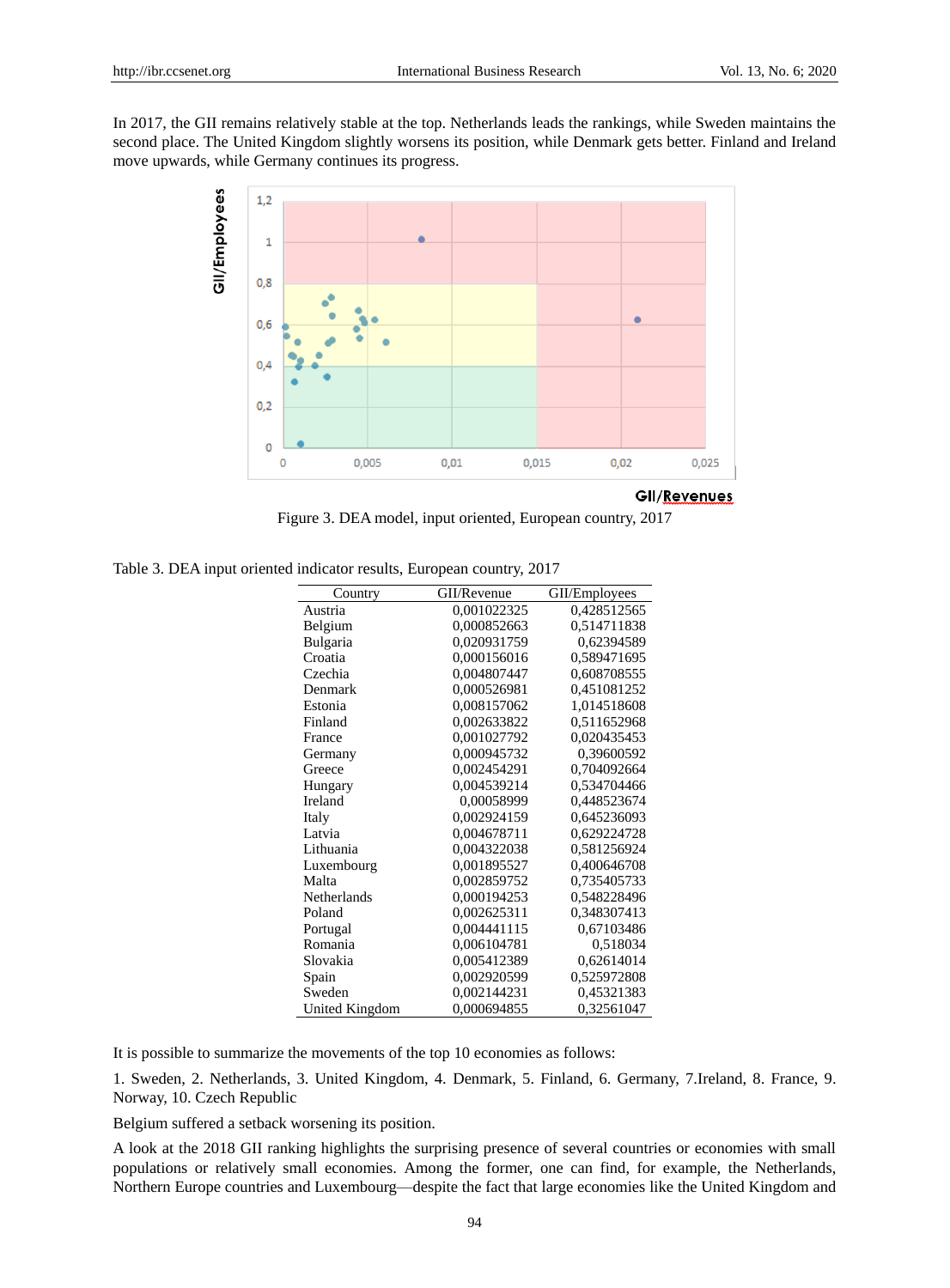Germany, they are also part of this group.



Figure 4. DEA model, input oriented, European country, 2018

Like last year, the best economies are the Netherlands, and Sweden followed by the United Kingdom, Finland, Denmark, Germany, Ireland, Luxembourg, France, Norway, Austria, Iceland,Estonia and Belgium. It is crucial to emphasize that most of the economies in this region they have the least number of missing values, leading them to view the most accurate GII rankings. This includes the following economies with 100% data coverage in innovation Sub-index, Innovation output sub-index, or both.

| Country        | GII/Revenue | GII/Employees |
|----------------|-------------|---------------|
| Austria        | 0,000939954 | 0,459031739   |
| Belgium        | 0,000829577 | 0,51665498    |
| Bulgaria       | 0,019726899 | 0,631344886   |
| Croatia        | 0,009925488 | 0,60942729    |
| Czechia        | 0,00283442  | 0,577228214   |
| Denmark        | 0,000444209 | 0,458544892   |
| Estonia        | 0,007501578 | 1,002650686   |
| Finland        | 0,002594937 | 0,543998497   |
| France         | 0,000912177 | 0,02075295    |
| Germany        | 0,00076088  | 0,372872911   |
| Greece         | 0,001804057 | 0,597175013   |
| Hungary        | 0,004801586 | 0,591024381   |
| Ireland        | 0,000585473 | 0,582322894   |
| Italy          | 0,002757754 | 0,623161552   |
| Latvia         | 0,002825111 | 0,586843702   |
| Lithuania      | 0,002694318 | 0,559675012   |
| Luxembourg     | 0,00222866  | 0,424114957   |
| Malta          | 0,002092337 | 2,155714286   |
| Netherlands    | 0,000176451 | 0,546840178   |
| Poland         | 0,002603205 | 0,360684682   |
| Portugal       | 0,004402963 | 0,664863239   |
| Romania        | 0,005458635 | 0,50666589    |
| Slovakia       | 0,004709454 | 0,637494026   |
| Spain          | 0,002905075 | 0,550766389   |
| Sweden         | 0,002580338 | 0,491039519   |
| United Kingdom | 0,000645134 | 0,318906738   |

Table 4. DEA input oriented indicator results, European country, 2018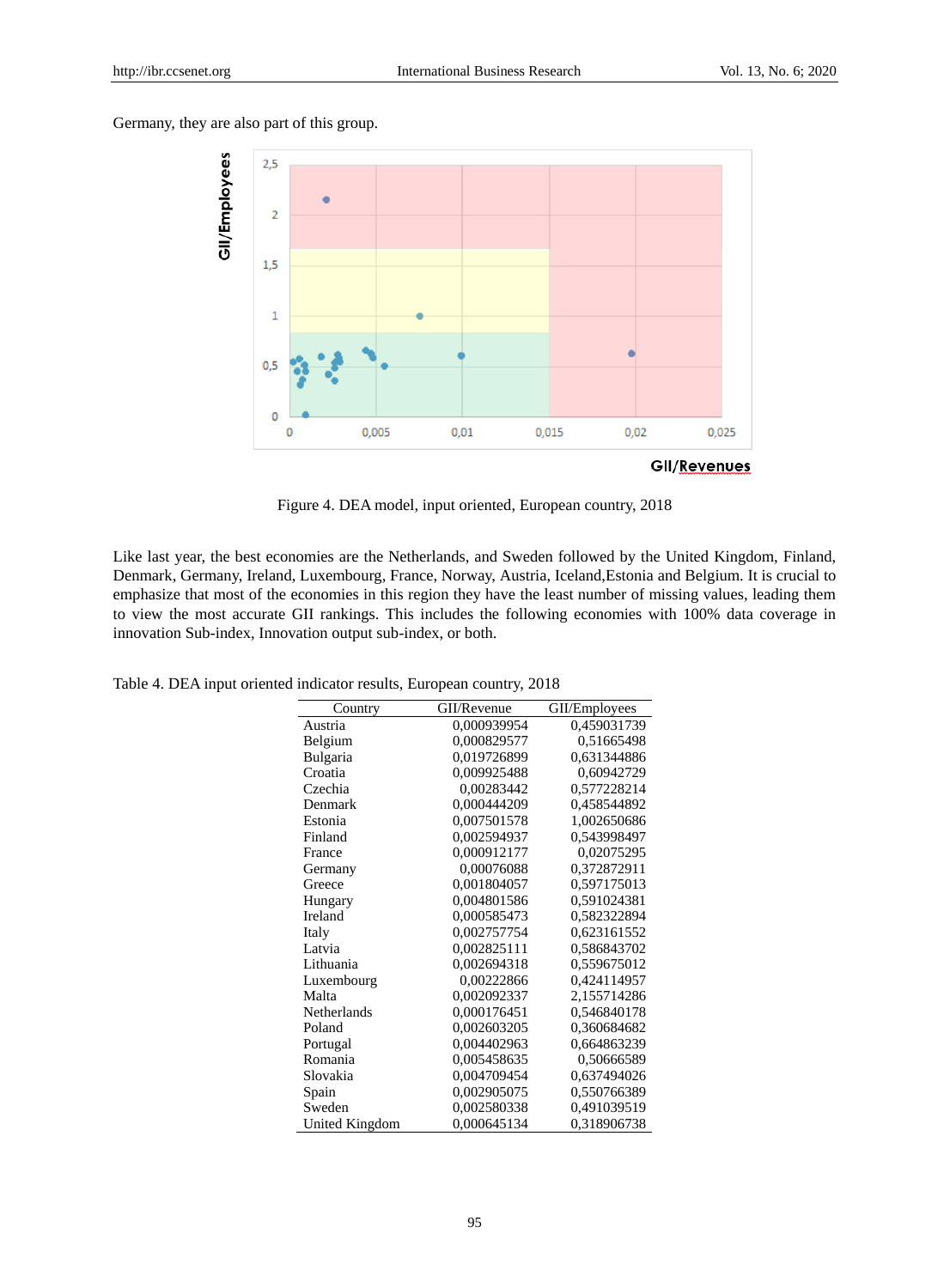#### **6. Conclusions**

It is now common wisdom that science and innovation are more internationalized and collaborative than ever before. All stand to gain from global innovation. First, more innovation investments are conducted today than at any other time. Second, through international openness, the potential for global knowledge spillovers are on the rise. Finally, innovation actors in emerging countries now make meaningful contributions to local and global innovation.

# **Acknowledgments**

We thank all the team of Lum Enterprise (academic spin-off of Lum Jean Monnet University) for their contribution to the conduct of the study or to the criticism of the manuscript.

#### **References**

- Airaksinen, A., Luomaranta, H., Alajääskö, P., & Roodhuijzen, A. (2015). *Statistics on small and medium-sized enterprises, Dependent and independent SMEs and large enterprises.* Eurostat. Retrieved November 15, 2016, from http://ec.europa.eu/eurostat/statistics-explained
- Alcácer, J., Cantwell, J., & Piscitello, L. (2016). Internationalization in the information age: A new era for places, firms, and international business networks? *J Int Bus Stud, 47,* 499-512. <https://doi.org/10.1057/jibs.2016.22>
- Alexandre, M., Samir, L., Robert, P., Romain, E., & Simon, T. (2017). *Industry 4.0 and the SME: a technology-focused review of the empirical literature.* 7th International Conference on Industrial Engineering and Systems Management IESM, Oct 2017, Saarbrücken, Germany. ⟨hal-01836173⟩
- Arnold, C., Kiel, D., & Voigt, K. I. (2016). How the industrial internet of things changes business models in different manufacturing industries. *International Journal of Innovation Management, 20*(08), 1640015. <https://doi.org/10.1142/S1363919616400156>
- Baines, T. S., Lightfoot, H. W., Benedettini, O., & Kay, J. M. (2009). The servitization of manufacturing: A review of literature and reflection on future challenges. *Journal of Manufacturing Technology Management, 20*(5), 547-567.<https://doi.org/10.1108/17410380910960984>
- Baines, T., & Lightfoot, H. W. (2014). Servitization of the manufacturing firm: Exploring the operations practices and technologies that deliver advanced services. *International Journal of Operations & Production Management, 34*(1), 2-35.<https://doi.org/10.1108/IJOPM-02-2012-0086>
- Barann, B., Hermann, A., Cordes, A. K., Chasin, F., & Becker, J. (2019, January). *Supporting Digital Transformation in Small and Medium-sized Enterprises: A Procedure Model Involving Publicly Funded Support Units.* In Proceedings of the 52nd Hawaii International Conference on System Sciences.
- Boland, R. J. J., & Collopy, F. F. (2004). *Design Matters for Management, Managing as Designing.* Stanford University Press, 3-18.
- Boyce, C., & Neale, P. (2006). *Conducting in-depth interviews: A guide for designing and conducting in-depth interviews for evaluation input.*
- Bracalente, B., Cossigani, M., & Mulas, A. (2014). *Statistica Aziendale.* McGraw Hill.
- Buonanno, G., Faverio, P., Pigni, F., Ravarini, A., Sciuto, D., & Tagliavini, M. (2005). Factors affecting ERP system adoption: A comparative analysis between SMEs and large companies. *Journal of Enterprise Information Management, 18*(4), 384-426.<https://doi.org/10.1108/17410390510609572>
- Carlborg, P., Kindström, D., & Kowalkowski, C. (2013). A lean approach for service productivity improvements: synergy or oxymoron? *Managing Service Quality: An International Journal, 23*(4), 291-304. <https://doi.org/10.1108/MSQ-04-2013-0052>
- Cha, K. J., Hwang, T., & Gregor, S. (2015). An integrative model of IT-enabled organizational transformation: A multiple case study. *Management Decision, 53*(8), 1755-1770[. https://doi.org/10.1108/MD-09-2014-0550](https://doi.org/10.1108/MD-09-2014-0550)
- Charnes, A., Cooper, W. W., & Rhodes, E. (1978). *Measuring the efficiency of decision making units* (pp*.* 429-444). *European Journal of Operational Research.* https://doi.org/10.1016/0377-2217(78)90138-8
- Chen, J. E., Pan, S. L., & Ouyang, T. H. (2014). Routine reconfiguration in traditional companies' e‐commerce strategy implementation: A trajectory perspective. *Information Management, 51*(2), 270-282. <https://doi.org/10.1016/j.im.2013.11.008>
- Chesbrough, H. (2010). Business Model Innovation: Opportunities and Barriers. *Long Range Planning, 43*(2-3),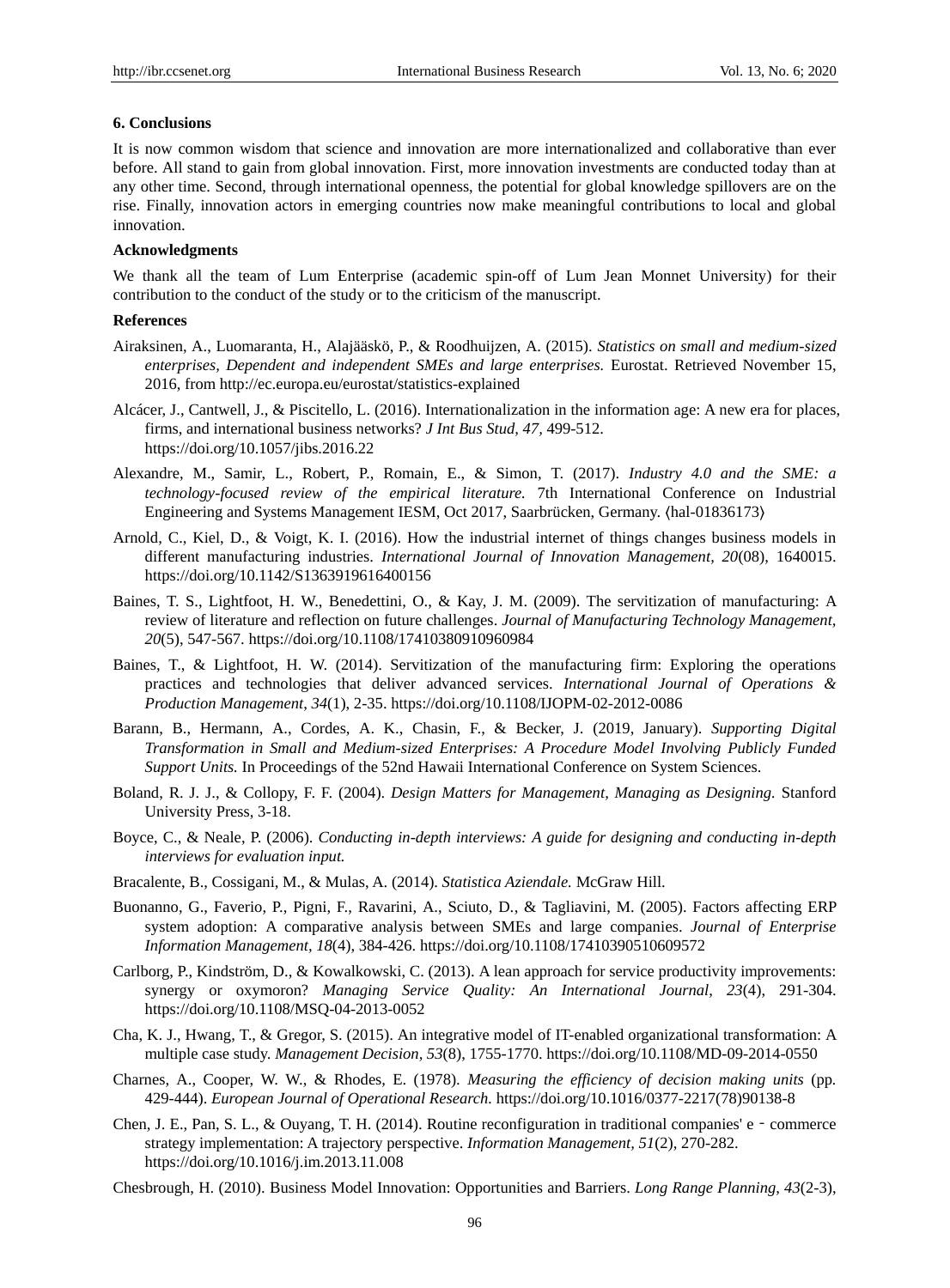354-363.<https://doi.org/10.1016/j.lrp.2009.07.010>

- Ciborra, C. U., Braa, K., Cordella, A., Dahlbom, B., Failla, A., & Hanseth, O. et al. (Eds.). (2001). *From Control to Drift.* The Dynamics of Corporate Information Infrastructures, New York: Oxford University Press.
- Cooper, L. E. P. (1997). Supply Chain Management: More than a new name for logistics. *International Journal of Logistics Management.* <https://doi.org/10.1108/09574099710805556>
- Cooper, W. W., Seiford, L. M., & Zhu, J. (2001). *Handbook on Data Envelopment Analysis* (2nd ed.)*.* Springer International Series in Operations Research & Management.
- Coyle, J. J., Bardi, E. J., & Langley, C. J. (1988). *The management of business logistics.* St. Paul,West Publishing Company.
- Crotty, M. (1998). *The foundations of social research: Meaning and perspective in the research process.* Sage.
- Dehning, B. et al. (2013). The Value Relevance of Announcements of Transformational Information Technology Investments. *MIS Quarterly, 27*(4), 637-656. JSTOR. https://doi.org/10.2307/30036551
- Demartini, P., & Paoloni, P. (2013). Implementing an intellectual capital framework in practice. *Journal of Intellectual Capital, 14*(1), 69-83. https://doi.org/10.1108/14691931311289020
- Dosi, G. (1982). Technological paradigms and technological trajectories: a suggested interpretation of the determinants and directions of technical change. *Research policy, 11*(3), 147-162. https://doi.org/10.1016/0048-7333(82)90016-6
- Eisenhardt, K. M. (1989). Building Theories from Case Study Research. *Academy of Management Review, 14*(4), 532-550. Exclusión y desarraigo. Universidad Nacional de Colombia, Oficina del Alto (1989). https://doi.org/10.5465/amr.1989.4308385
- Eisenhardt, K. M. (2002). Building theories from case. *The qualitative researcher's companion, 5*(36).
- Ekbia, H. R. (2009). Digital artifacts as quasi‐objects: Qualification, mediation, and materiality. *Journal of the American Society for Information Science and Technology, 60*(12), 2554-2566. <https://doi.org/10.1002/asi.21189>
- Farrel, M. J. (1957). The measurement of productive efficiency. *Journal of the Royal Statistical Society, 120,*  253-290. https://doi.org/10.2307/2343100
- Fleisch, E., Weinberger, M., & Wortmann, F. (2014). *Business Models and the Internet of Things, St. Gallen: Bosch Internet of Things & Services Lab Universität St. Gallen.*  [https://doi.org/10.1007/978-3-319-16546-2\\_2](https://doi.org/10.1007/978-3-319-16546-2_2)
- Frank, A. G., Mendes, G. H., Ayala, N. F., & Ghezzi, A. (2019). Servitization and Industry 4.0 convergence in the digital transformation of product firms: A business model innovation perspective. *Technological Forecasting and Social Change, 141,* 341-351.<https://doi.org/10.1016/j.techfore.2019.01.014>
- Galbraith, J. (1973). *Designing complex organizations.* Reading, MA: Addison-Wesley.
- Gassmann, O., Frankenberger, K., & Csik, M. (2013). *Geschätsmodelle entwickeln - 55 innovative Konzepte mit dem St. Galler Business Model Navigator.* München: Hanser. https://doi.org/10.3139/9783446437654
- George, G., & Bock, A. J. (2011). *The Business Model in Practice and its Implications for Entrepreneurship Research, in: Entrepreneurship: Theory & Practice, 35*(1), 83-111. <https://doi.org/10.1111%2Fj.1540-6520.2010.00424.x>
- Gerald, K. (2019). The Technology Fallacy, Research. *Technology Management, 62*(6), 44-49. https://doi.org/10.1080/08956308.2019.1661079
- Gilmore, A., Carson, D., O'Donnell, A., & Cummins, D. (1999). Added value: a qualitative assessment of SME marketing. *Irish Marketing Review, 12*(1), 27-35.
- Glaser, B. G., & Strauss, A. L. (1967). *The discovery of grounded theory: Strategies for qualitative research.*  Chicago: Aldire. https://doi.org/10.1097/00006199-196807000-00014
- Hanseth, O., & Lyytinen, K. (2010). Design theory for dynamic complexity in information infrastructures: the case of building internet. *Journal of information technology, 25*(1), 1-19[. https://doi.org/10.1057/jit.2009.19](https://doi.org/10.1057/jit.2009.19)
- Kallinikos, J. et al. (2013). The Ambivalent Ontology of Digital Artifacts. *MIS Quarterly, 37*(2), 357-370., https://doi.org/10.25300/MISQ/2013/37.2.02
- Kim, W. C., & Mauborgne, R. (2004). *Blue Ocean strategy: how to create uncontested market space and make*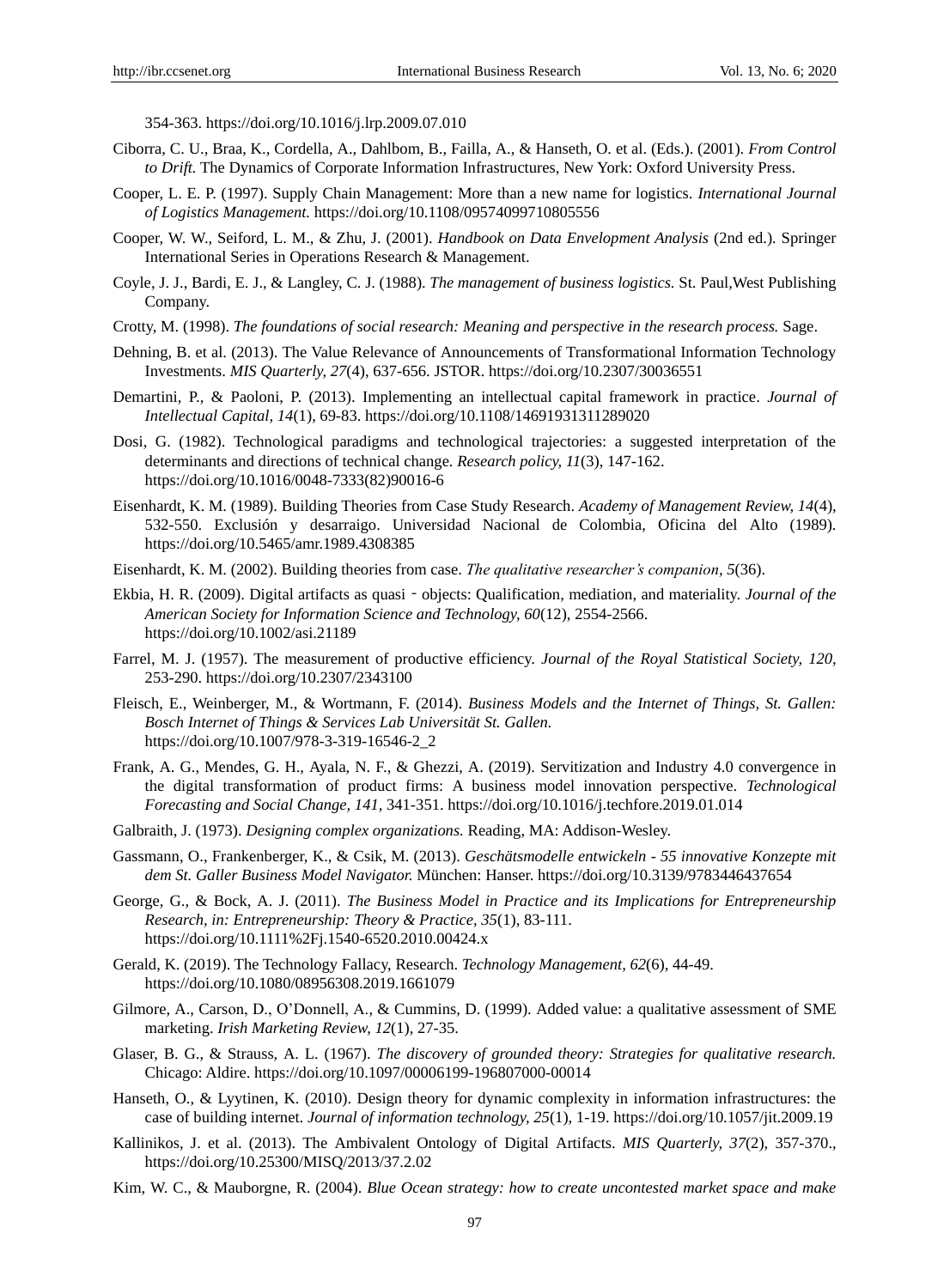*competition irrelevant.* Harvard Business School Press, Boston.

- Lasi, H., Fettke, P., & Kemper, H. et al. (2014). Industry 4.0. *Bus Inf Syst Eng, 6,* 239-242. <https://doi.org/10.1007/s12599-014-0334-4>
- Lee, H. J. (2012). A review of value creating motive and business model in smart technology. In Park, Y. H., Jin. Q., Yeo, M. S., & Hu, B. (Eds.), *Human centric technology and service in smart space* (pp. 159-163). New York, NY: Springer. https://doi.org/10.1007/978-94-007-5086-9\_21
- Li, L., Su, F., Zhang, W., & Mao, J. Y. (2018). Digital transformation by SME entrepreneurs: A capability perspective. *Information Systems Journal, 28*(6), 1129-1157.<https://doi.org/10.1111/isj.12153>
- Liao, Y., Deschamps, F., Loures, E. D. F. R., & Ramos, L. F. P. (2017). Past, present and future of Industry 4.0-a systematic literature review and research agenda proposal. *International journal of production research, 55*(12), 3609-3629.<https://doi.org/10.1080/00207543.2017.1308576>
- Lombardi, R. (2019). Knowledge transfer and organizational performance and business process: past, present and future researches. *Business Process Management Journal, 25*(1), 2-9. <https://doi.org/10.1108/BPMJ-02-2019-368>
- Lu, Y. (2017). Industry 4.0: A survey on technologies, applications and open research issues. *Journal of Industrial Information Integration, 6,* 1-10[. https://doi.org/10.1016/j.jii.2017.04.005](https://doi.org/10.1016/j.jii.2017.04.005)
- Lucas, H. et al. (2013). Impactful Research on Transformational Information Technology: An Opportunity to Inform New Audiences. *MIS Quarterly, 3*7(2), 371-382. https://doi.org/10.25300/MISQ/2013/37.2.03
- Markides, C., & Charitou, C. (2004). Competing with dual business models: A contingency approach. *Academy of Management Executive, 18,* 22-36.<https://doi.org/10.5465/ame.2004.14776164>
- Mikalef, P., Pappas, I. O., & Krogstie, J. et al. (2018). Big data analytics capabilities: a systematic literature review and research agenda. *Inf Syst E-Bus Manage, 16,* 547-578. <https://doi.org/10.1007/s10257-017-0362-y>
- Müller, J. M., Buliga, O., & Voigt, K. I. (2018). Fortune favors the prepared: How SMEs approach business model innovations in Industry 4.0. *Technological Forecasting and Social Change, 132,* 2-17. <https://doi.org/10.1016/j.techfore.2017.12.019>
- Myers, M. D., & Avison, D. (Eds.). (2002). *Qualitative research in information systems: a reader.* Sage. https://doi.org/10.4135/9781849209687
- Nambisan, S. (2017). Digital entrepreneurship: Toward a digital technology perspective of entrepreneurship. *Entrepreneurship Theory and Practice, 41*(6), 1029-1055.<https://doi.org/10.1111/etap.12254>
- Neuhofer, B., Buhalis, D., & Ladkin, A. (2015). Smart technologies for personalized experiences: a case study in the hospitality domain*. Electron Markets, 25,* 243-254.<https://doi.org/10.1007/s12525-015-0182-1>
- O'Reilly, C. A., & Tushman, M. L. (2004). *The ambidextrous organization.* Harvard Business Review, April: 74-83.
- Osterwalder, A., & Yves, P. (2010). *Business model generation: a handbook for visionaries, game changers, and challengers.* John Wiley & Sons.
- Parker, G. G., Marshall, W. V. A., & Sangeet, P. C. (2016). P*latform Revolution: How Networked Markets Are Transforming the Economy? and How to Make Them Work for You.* WW Norton & Company, 2016.
- Pettigrew, A. (1988). *Longitudinal Field Research on Change, Theory and Practice.* Paper Presented at the National Science Foundation Conference on Longitudinal Research Methods on Organizations. Austin, Texas, USA.<https://doi.org/10.1287/orsc.1.3.213>
- Pinna, R. (2006). *L'evoluzione nella dimensione organizzativa della supply chain: dalla gestione di un flusso alla gestione di una rete.* F. Angeli, 2006.
- Porter, M. E., & James, E. H. (2014). How smart, connected products are transforming competition. *Harvard business review, 92*(11), 64-88.
- Radziwon, A., Bilberg, A., Bogers, M., & Madsen, E. S. (2014). The smart factory: exploring adaptive and flexible manufacturing solutions. *Procedia engineering, 69,* 1184-1190. <https://doi.org/10.1016/j.proeng.2014.03.108>
- Reischauer, G. (2018). Industry 4.0 as policy-driven discourse to institutionalize innovation systems in